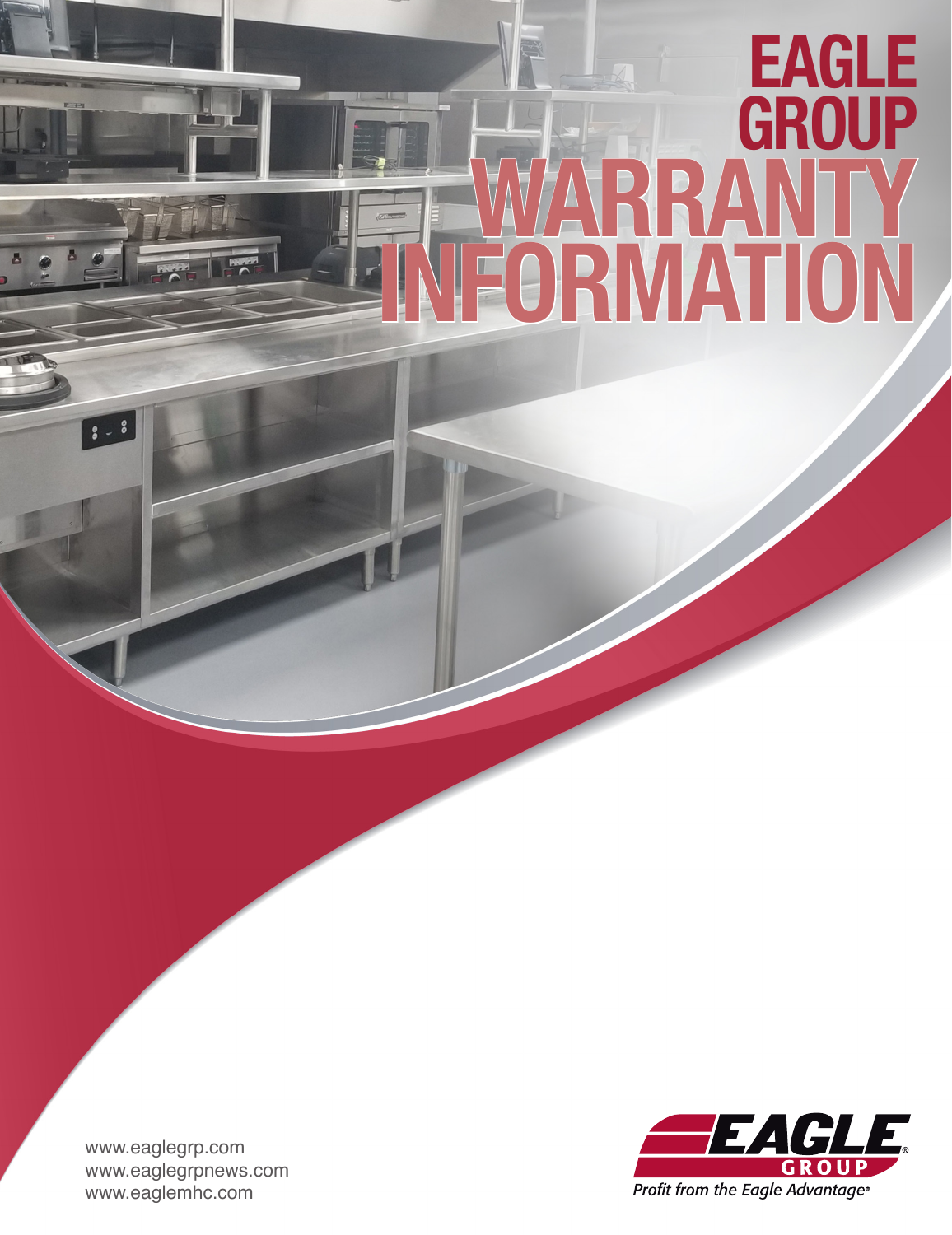# WARRANTY INFORMATION

#### General Terms

- Warranty does not cover any cost associated with maintenance, misuse, abuse, or improper installation.
- Warranty applies in the contiguous United States only.
- Eagle will cover mileage up to 2 hrs or 100 miles round trip up to a maximum of \$150.00 for approved warranty work, any overage is a customer responsibility.
- Any warranty work must be authorized by Eagle's service department before the repair appointment.
- The cost of warranty work cannot exceed the cost of the original item.
- Warranty does not cover items purchased as excess, seconds, or closeout inventory.
- Repair parts will be sent on ground transportation, air options available at customer expense.
- All purchases made by the Buyer from the Seller are subject to the seller's warranty and return policy.

## Limited Warranty for Eagle Products

Metal Masters Foodservice Equipment Co Inc. d/b/a Eagle Group or Eagle Foodservice Equipment ("Eagle") hereby warrants to you, the original purchaser and end-user ("you" or "your"), that the products manufactured by Eagle that you purchased which accompany this Limited Warranty ("products") shall be free from defects in materials and workmanship under normal use consistent with the accompanying documentation for a period of one year from the date of the original installation of the equipment, not to exceed 18 months from date of shipment from Eagle. Some exclusions apply, outlined below are the product offerings that have their own individual warranty standards.

Warranty provided is limited to repair, replacement, or refund of the purchase price of the affected goods. Seller shall not be liable for any indirect, special, incidental, punitive, or consequential damages of any kind including loss of use, loss of revenue, or interruption of business.

Failure to have service work approved before work is performed shall not be covered under this warranty. Use of an unauthorized agency will void the warranty.

The warranty covers substantiated travel expenses for up to 2 hours or 100 miles round trip up to a maximum of \$150.00. Any additional costs due to installations that require extra work, time, or travel to gain access to service are the sole responsibility of the equipment purchaser. Any exceptions to these travel and access limitations must be pre-approved by the factory Service Manager.

Accessory items such as faucets, electronic eye faucets, drains, pre-rinse units are covered by a limited warranty of 90 days, unless individual manufacturer warranty allows for additional time.

Eagle also provides individual limited warranties concerning specific product categories.

*Eagle also provides the following individual limited warranties concerning specific categories…*

## Eagle Hot Food Tables, Cold Pan Units, Portable Warming Equipment, Heated Drawers, and Transport Holding Cabinets

Eagle will warrant for 12 months from the date of shipment from the factory or 6 months from the date first placed into service (whichever comes first). Eagle will replace any defective part or component material upon demonstration to its satisfaction that a breach of warranty did not exist. This warranty does not cover any cost associated with maintenance, misuse, abuse, improper installation, pilot light adjustments, pilot outage, improper ventilation, adjustments, alteration, calibration, wrong voltage, wrong gas, voltage or gas conversions, resetting of circuit breakers, or safety controls, overtime charges, mileage in excess of 100 miles, operation contrary to the installation and operating instructions, damage caused by flood, fire or acts of God. The warranty shall not apply if the nameplate has been removed or altered.

## Eagle Cooking Equipment—including but not limited to all Gas and Electric Griddles, Charbroilers, Hot Plates and Fryers

Eagle will warrant for 12 months from the date of shipment from the factory or 6 months from the date first placed into service (whichever comes first). Units intended for other than household use. These commercial appliances must be installed within surroundings and ventilation requirements as dictated by National and/or local code.

This warranty does not cover any cost associated with maintenance, misuse, abuse, improper installation, pilot light adjustments, pilot outage, improper ventilation, adjustments, alteration, calibration, wrong voltage, wrong gas, voltage or gas conversions, resetting of circuit breakers, or safety controls, overtime charges, mileage in excess of 100 miles, operation contrary to the installation and operating instructions, damage caused by flood, fire or acts of God. The warranty shall not apply if the nameplate has been removed or altered.

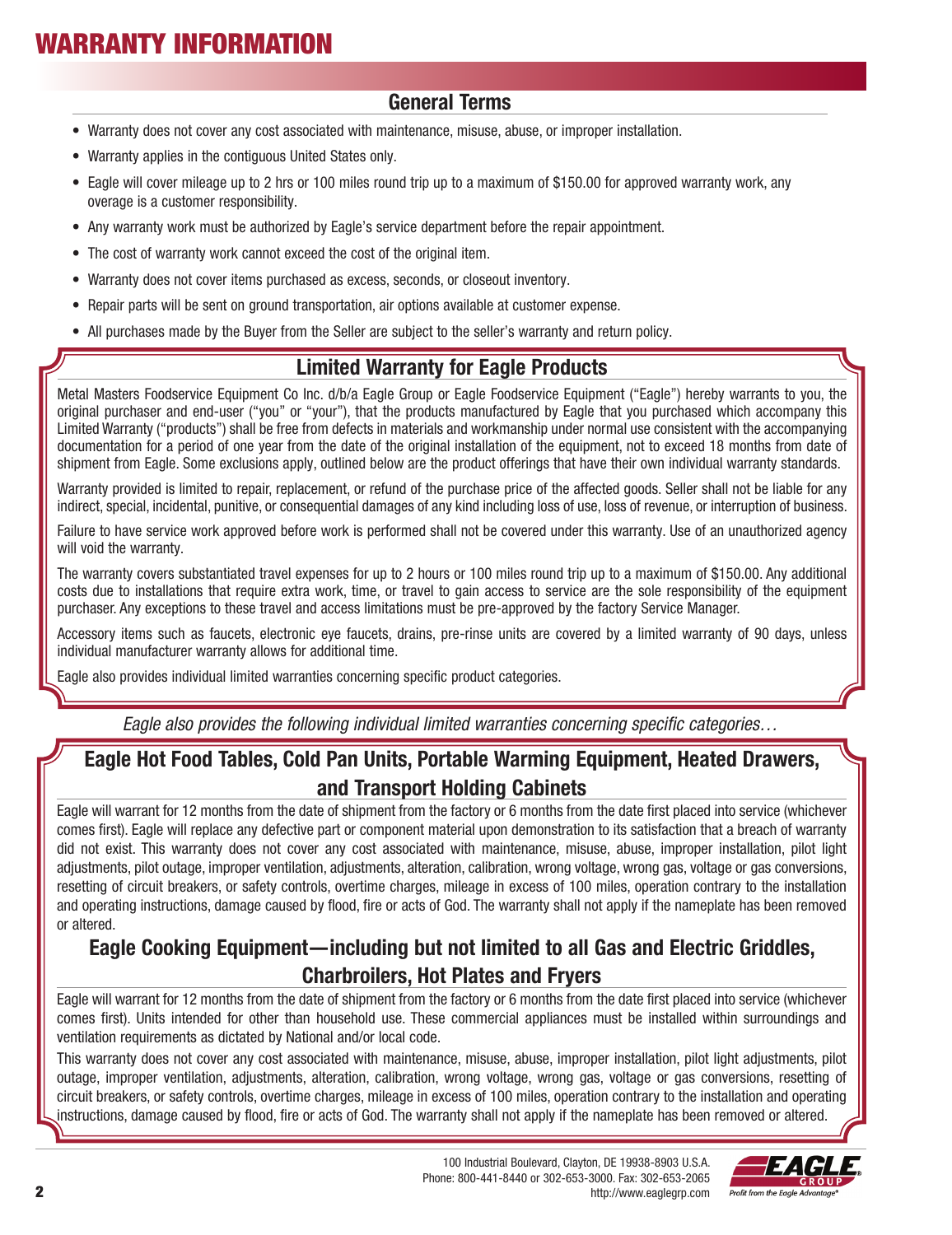*Eagle also provides the following individual limited warranties concerning specific categories…*

#### Eagle Shelving Warranty

Eagle warrants that the goods supplied hereunder manufactured by Eagle will be free from defects in material and workmanship for 1 year from shipment from our factory. In addition, our shelving also carries a warranty against corrosion and rust formation for the timeframes outlined below(chart). Upon factory review, we guarantee to replace any part, provided it has been properly installed and maintained. If a shelf proves to be defective, or not in conformity with the specification, customers are entitled only to replacement of such unit. Under no circumstances will Eagle be liable for labor or subsequent damage.

| Finish                                                                                                                                                                                                                                                                                                                                    | Warranty                  | <b>Storage Conditions</b> | Proration                                                                                          |
|-------------------------------------------------------------------------------------------------------------------------------------------------------------------------------------------------------------------------------------------------------------------------------------------------------------------------------------------|---------------------------|---------------------------|----------------------------------------------------------------------------------------------------|
| Chrome                                                                                                                                                                                                                                                                                                                                    | <b>1-YEAR WARRANTY</b>    | <b>Dry Storage</b>        | *90 days at no cost, 5% for each 30 days<br>thereafter, $1+$ yr 100%                               |
| EAGLEbrite®                                                                                                                                                                                                                                                                                                                               | <b>3-YEAR WARRANTY</b>    | Dry Storage               | *1 year no cost, 20% for year 2 and 5% for<br>each completed year thereafter, $3+$ yr 100%         |
| VALU-MASTER <sup>®</sup>                                                                                                                                                                                                                                                                                                                  | 5-YEAR LIMITED WARRANTY*  | Wet & Dry Storage         | $*1$ -2 yr no cost, 20% for year 3 and 5% for<br>each completed year thereafter, $5+$ yr 100%      |
| Valu-Gard <sup>®</sup>                                                                                                                                                                                                                                                                                                                    | 5-YEAR LIMITED WARRANTY*  | Wet & Dry Storage         | $*1$ -2 yr no cost, 20% for year 3 and 5% for<br>each completed year thereafter, $5+$ yr 100%      |
| EAGLEgard <sup>®</sup> (with MICROGARD <sup>®</sup> )                                                                                                                                                                                                                                                                                     | 12-YEAR LIMITED WARRANTY* | Wet & Dry Storage         | *1-5 yr no cost, 20% for year 6 plus 5%<br>for each completed year thereafter, $12 + yr$<br>100%   |
| <b>Stainless Steel</b>                                                                                                                                                                                                                                                                                                                    | 15-YEAR LIMITED WARRANTY* | Wet & Dry Storage         | **1-5 yr no cost, 20% for year 6 plus $5\%$<br>for each completed year thereafter, $15+yr$<br>100% |
| $\star$<br>QuadPLUS <sup>®</sup><br>Wet & Dry Storage<br>None<br>*Polymer shelf mats have a lifetime warranty against rust and corrosion.<br>*Wire truss frames, based on finish, share warranty duration as outlined above.<br>*Note frame defaults to finish warranty above.<br>*Frame finish prorates by above chart, based on finish. |                           |                           |                                                                                                    |
| <b>Solid Shelving-Stainless</b>                                                                                                                                                                                                                                                                                                           | <b>1-YEAR WARRANTY</b>    | Wet & Dry Storage         | None                                                                                               |
| Solid Shelving-Galvanized                                                                                                                                                                                                                                                                                                                 | <b>1-YEAR WARRANTY</b>    | Dry Storage               | *90 days at no cost, 5% for each 30 days<br>thereafter, $1+$ yr 100%                               |

\* Replacement cost of prorated amounts will be determined based on original order value and will be applied as a credit for warranty replacement orders.

- Replacements are covered only for the balance of the original order's warranty timeframe.
- Replacement quantities cannot exceed quantities originally purchased over the duration of the warranty period.
- Eagle may request evidence of disposal for original items replaced under warranty claims.

Eagle wire shelving must be cleaned with soft cloths and mild detergent. Using harsh detergents, abrasive materials, scrapers or stiff brushes will void this warranty. In addition, any physical damage, rupturing the coating, or sustained exposure to corrosive substances and vapors is not covered. Warranty applies only when shelves have been continuously used within a temperature range from -20˚F to +120˚F, with intermittent exposure up to +200˚F for Valu-Gard®, Valu-Master® or EAGLEgard® epoxy finishes, and up to +175˚F for chrome or EAGLEbrite® zinc finishes. The customer agrees to use only cleaners that are recommended for use on epoxy-coated steel. Eagle plated shelving finishes are not intended for use in an automated cart wash system and such use will invalidate the warranty. In the event of a warranty claim, an Eagle representative will review the claim and provide disposition. A shelf may need to be returned for inspection and testing to determine if a claim can be paid. Returns, including disassembly and subsequent reassembly, become the responsibility of the initial owner. If it is found after outside testing that the issue came from misuse, neglect, or failure to follow cleaning guidelines the cost of testing may be charged back to the customer.

*See page 4 for steps to obtain service under the Eagle warranty.*